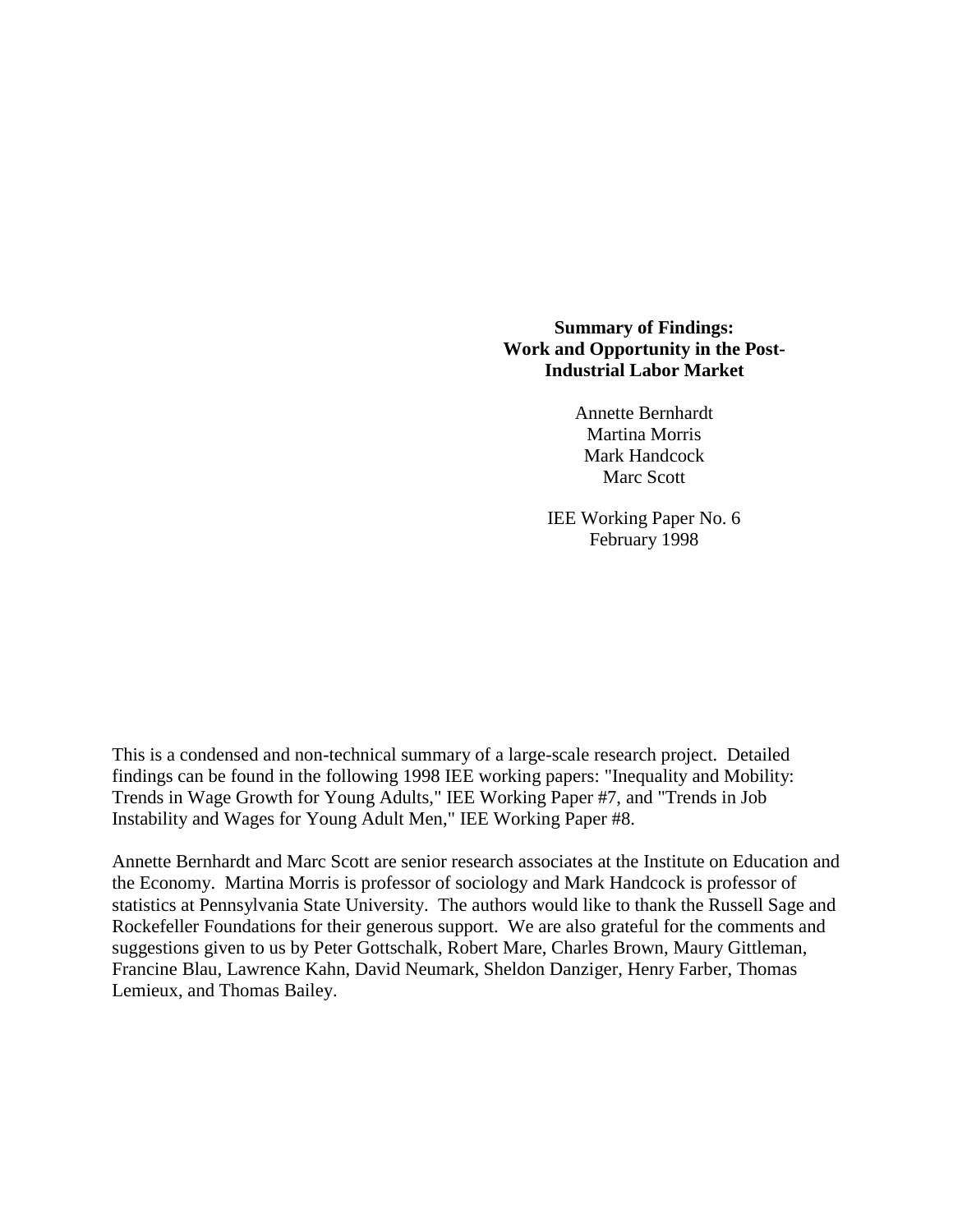## **Table of Contents**

| References                                                                                                                                          |  |
|-----------------------------------------------------------------------------------------------------------------------------------------------------|--|
| $\mathbf{r}$ and $\mathbf{r}$ are the set of $\mathbf{r}$ and $\mathbf{r}$ are the set of $\mathbf{r}$ and $\mathbf{r}$ are the set of $\mathbf{r}$ |  |

Tables and Figures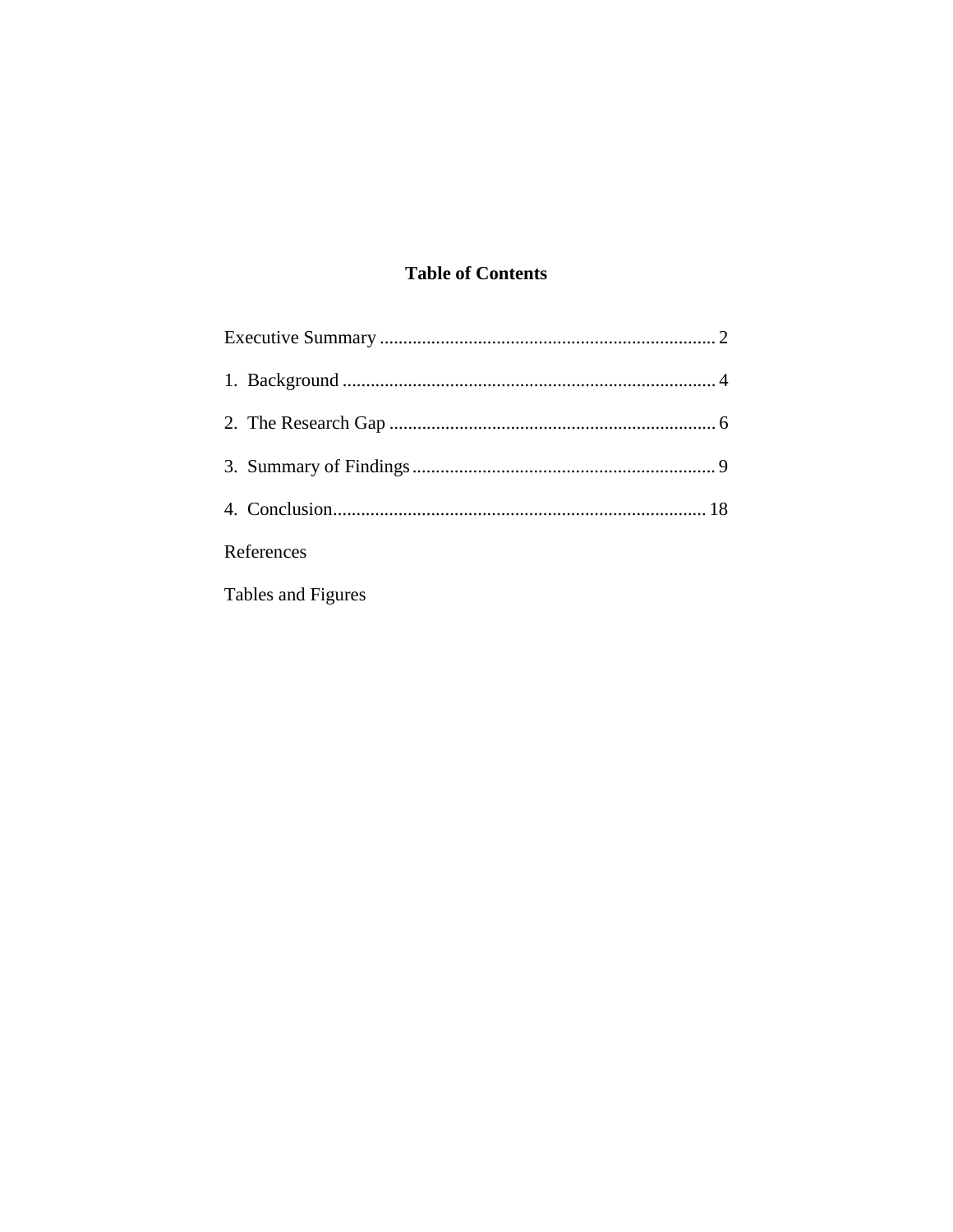#### **Executive Summary**

One of the most pressing questions facing researchers and policy makers today is how economic restructuring has affected the nature of work and mobility in America. It is no longer simply a matter of rising wage inequality, but increasingly a question of what it means to have a job and to build a career. As workplaces are reorganized, there are potentially strong effects on job stability, career development, and upward mobility. Little is known about the long-term consequences of restructuring, so in this study we compare the first 16 years of work experience for two cohorts of young white men from the National Longitudinal Surveys: the *original cohort*, followed from 1966-1981, and the *recent cohort*, followed from 1979-1994. We find the following:

### • **In recent years, young workers' transition to the labor market has become more volatile and is also taking longer.**

Among 30 year olds, 63% of the original cohort was employed for two or more years in a fulltime job, as compared to only 56% of the recent cohort. Entry into the workforce has also become more volatile, as the recent cohort is 20% more likely to make the transition to work with repeated interruptions, moving into and out of work, and there is more shifting between industries. As a result, we find considerably more *variability* in accumulated work experience for the recent cohort, across all education groups.

#### • **Job instability has increased for young workers during the 1980s and early 1990s.**

We calculate that the odds of a job change are  $34\%$  higher for youth in the recent cohort as compared to the original cohort, after adjusting for basic factors such as age, education, work experience and tenure, attrition and local unemployment rates. Some of the higher job instability can be explained by lower marriage rates, longer periods of college enrollment, and the broad shift of the U.S. economy toward the service sector. But even in traditionally stable industries such as manufacturing, the odds of a job separation are about 30% higher for the recent cohort. A significant and unexplained difference in job stability remains after all controls, even for youth who have permanently entered the labor market and "settled down."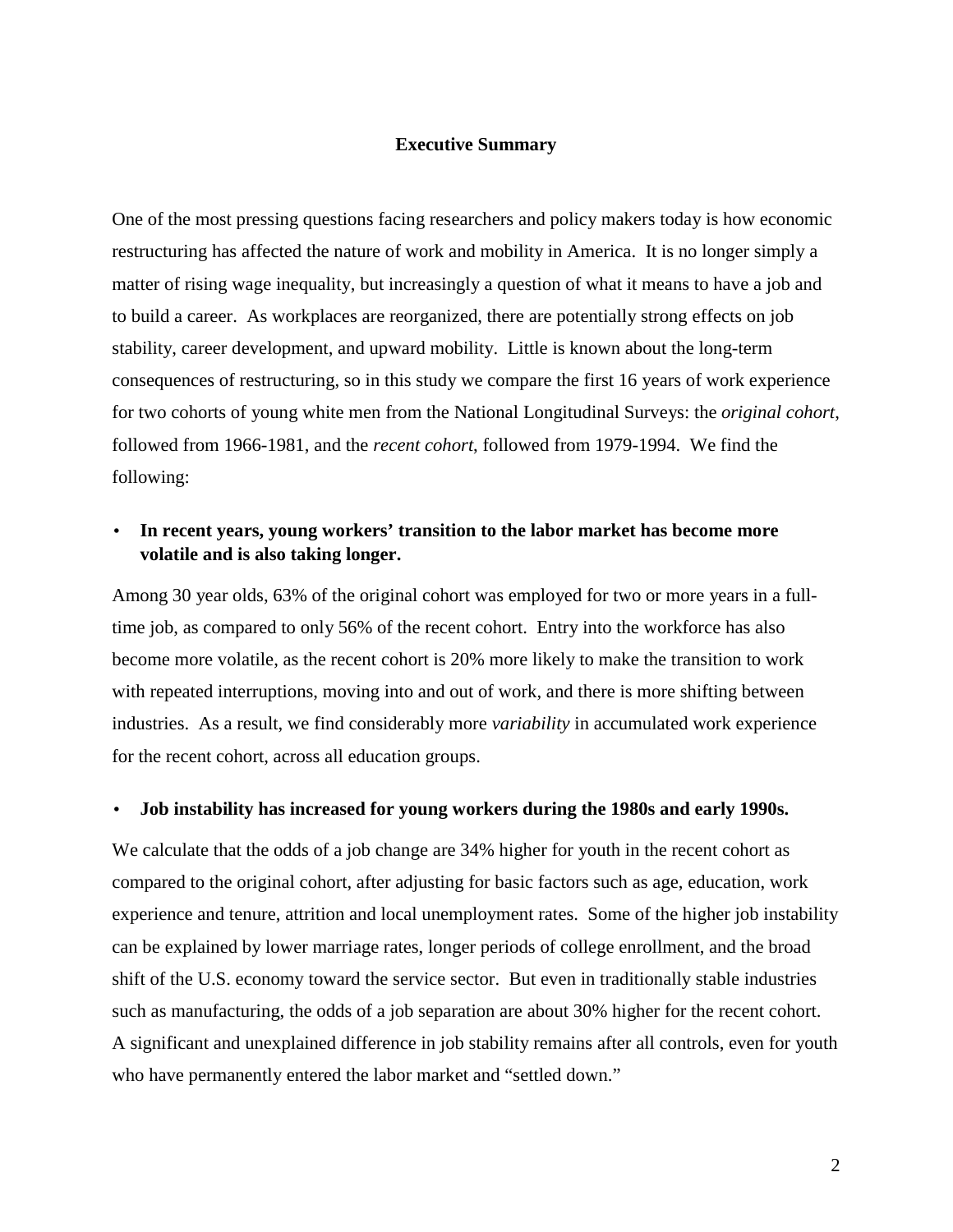### • **As a result of this higher job instability, youth in recent years have worked for more employers and have shorter tenures with one employer.**

By the early 30s, we find that the recent cohort is 20% more likely to hold tenures shorter than two years, and 21% less likely to hold tenures of seven years or longer, as compared to the original cohort. Even if the two cohorts suddenly became identical in the rate of job changing, this relative difference in tenure length would persist.

### • **The recent cohort has failed to capture the all-important wage gains from early job searching, and the gains have become more unequal.**

The process of job search and job shopping, so important to young workers in the past, no longer confers the benefits it once did. The deterioration in wage gains for the recent cohort first appears between the ages of 16 and 21, especially among workers moving directly from high school into the labor market. It continues to the mid-30s, where it is shared by all but the most educated. There is also about 15% more inequality in the wage gains associated with a job change for the recent cohort.

#### • **The upshot: Declining and more unequal wage mobility**

We estimate that the typical worker in the original cohort saw his permanent hourly wage increase by \$8.65 between the ages of 16 and 36, while the same worker in the recent cohort could expect an increase of only \$6.69 (both figures in 1992 dollars). The losses are concentrated among those without a four-year college degree. While some workers continue to have substantial wage growth, the percent experiencing either no growth or real wage declines is 7.2% for the recent cohort, as compared to only 1.7% for the original cohort. The greater inequality in long-term wage growth is found across all levels of education, and is only partly explained by accumulated work experience, tenure, job changes, industry, and hours worked.

On average, about two-thirds of job changes and wage growth occur during the first decade of labor market experience. We have therefore measured most of the mobility that these young workers will experience during their career. Absent a dramatic shift in the American economy, the net result is that the recent cohort can expect lower and more unequal lifetime wage growth than their predecessors.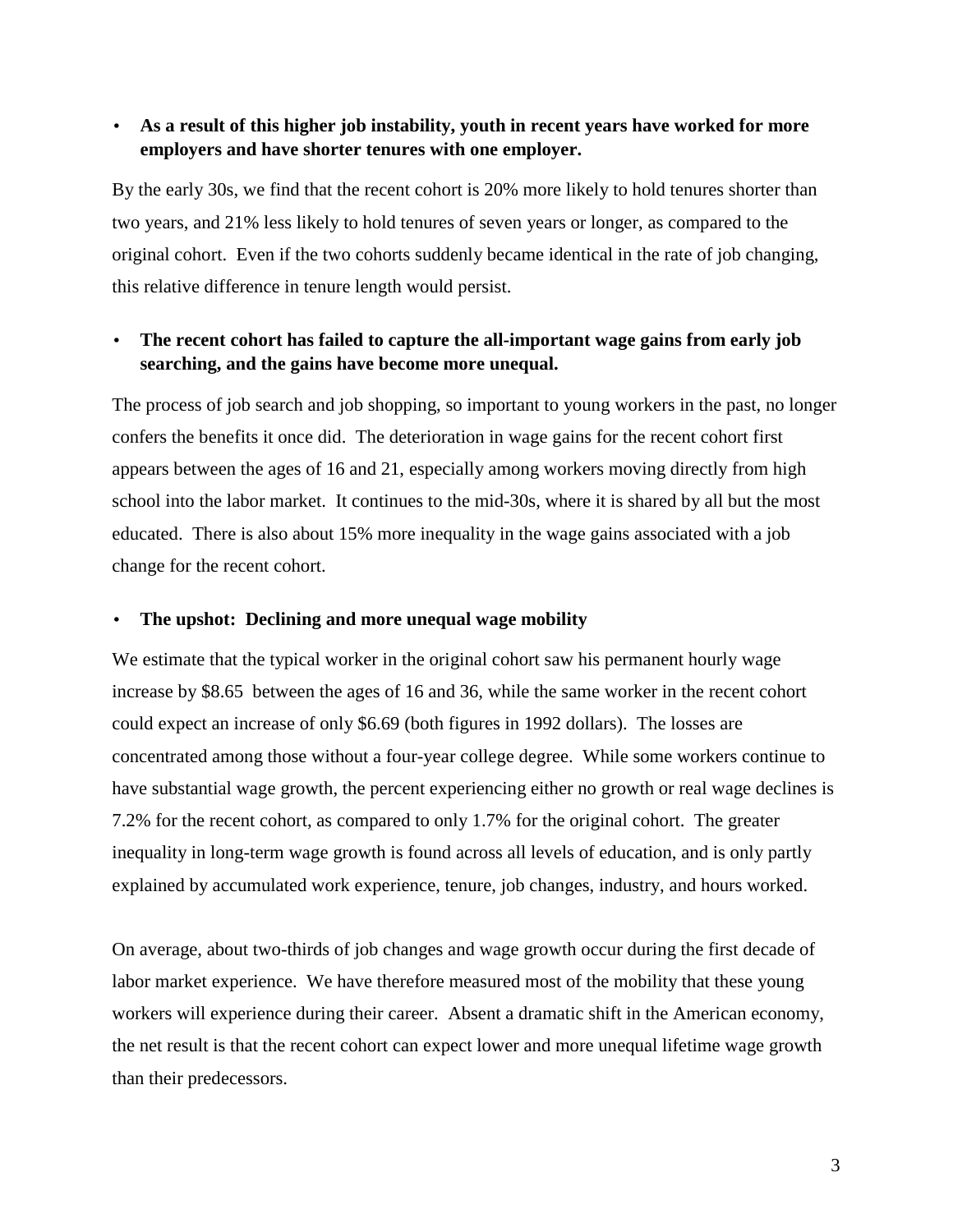#### **1. Background**

American workers have seen marked changes in their jobs and wages during the last three decades. But it is no longer simply a matter of rising wage inequality. There is growing concern that the trends in wages may reflect even deeper changes in what it means to have a job and to build a career. The public is clearly anxious about layoffs and job security. Workplaces are being reorganized, yet not always in the interest of employees and not always in the highperformance mold. Youth are more pessimistic about their chances for upward mobility and education no longer seems a guarantee of success. The recovery of the 1990s did not prove the cure-all that other recoveries have in the past, and disadvantaged groups in particular are being left behind.

Compared to the post-war period, the American employment relationship appears to have changed – in how the workplace is organized, in how workers are matched with jobs, and in how wages and the terms of employment are set.

In the past, the ideal was that workers stayed with one company. Even if they never moved beyond the shop floor, they could expect annual raises and some measure of job security. In return, employers got control over labor supply and a committed workforce, or at least a fragile truce with labor. They also got a customized training system: workers brought firmspecific knowledge and skills to each new position up the ladder. This internal labor market had its benefits but also incurred a set of costs. Because employers made at least an implied commitment to their employees, they could not easily hire from the outside, change the number of hours worked, or alter wages and benefits (Hyman 1988, Kochan, Katz and McKersie 1986, Piore and Sabel 1984).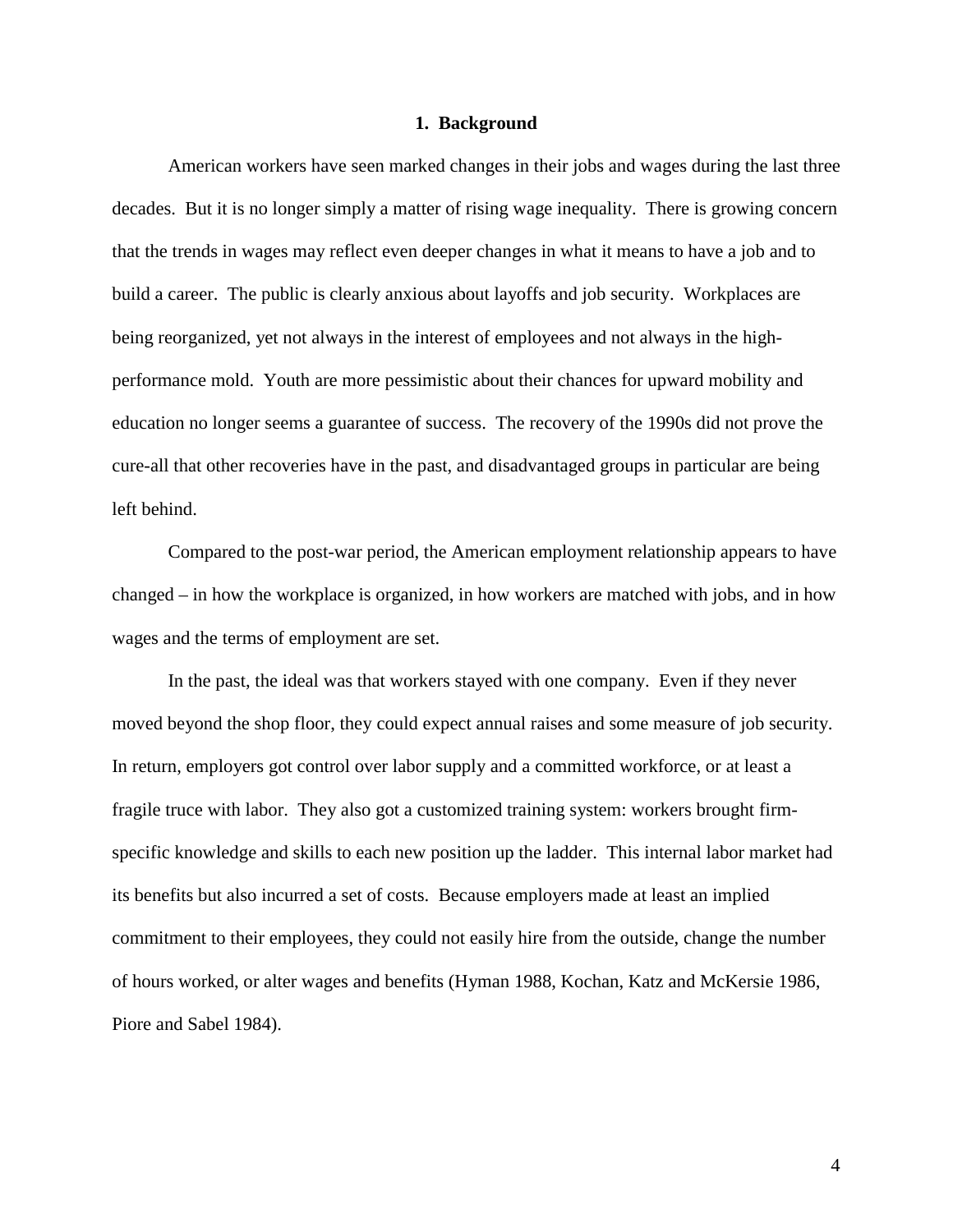The terms of this trade-off have apparently deteriorated for American employers.

Starting in the mid-70s, cost became an overriding basis of competition, and internal labor markets thus became a target for cutbacks. Permanent workers with long tenures need to be paid high wages and expensive benefits; some will sit idle during slack demand and others will find their skills become obsolete. Such a rigid environment is not conducive to cost reduction. In the search for flexibility, some firms have chosen to adopt high-performance work systems that benefit employees as well as raise productivity. Other firms, however, are now more willing to forego the motivation and specific knowledge of long-term employees, moving instead toward flexible staffing, reduced training, and external hiring for skilled workers. Probably the most prevalent are firms which combine elements of both strategies.1

Of course, even at the peak of mass production, many workers never directly experienced the benefits of life-long employment. Conversely, internal labor markets are alive and well for "core" workers in the new economy. The point, though, is that while both employment systems continue to exist, their relative share of jobs and workers appears to have changed.

From one perspective, this is good news. Productivity growth has increased in many industries, with an attendant boost in profits. Workplaces have become more efficient, technological innovation is brisk, and American global competitiveness has clearly been restored. In a variety of occupations, flexible jobs are enriching autonomy at work and making it easier to balance family and career responsibilities.

From another perspective, however, the news may not be so good. There is a growing sense among the public that individuals' life chances are becoming more unequal (Frank and Cook 1995). For significant numbers of workers, employment is being weaned from internal

<sup>&</sup>lt;sup>1</sup> For further analysis of the transformation of employment, see Cappelli (1995), Harrison (1994), Osterman (1994), and Pfeffer and Baron (1988).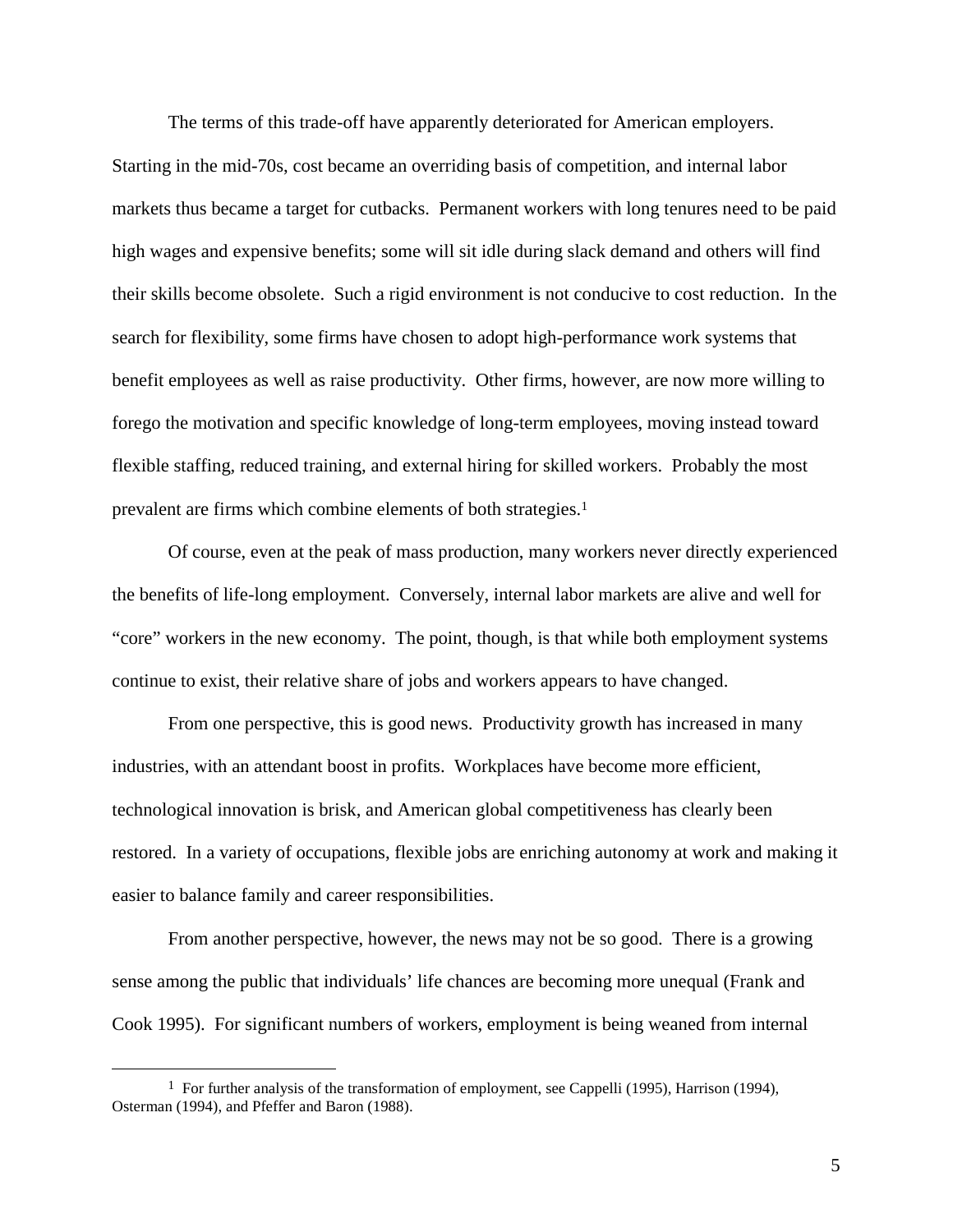labor markets, and this affects not only their current jobs but also their career prospects. What happens to promotions, raises, and "climbing up the ladder" when workers move from one employer to the next, and when the employers may be increasingly reluctant to invest in on-thejob training? The traditional routes to upward mobility break down. It is likely that skilled workers in professional occupations can create new career paths which preserve their opportunities. But for occupations further down the ladder – more numerous in absolute terms – the consequence may well be declining opportunities for upward mobility and career development.2

#### **2. The Research Gap**

In sum, one of the most pressing questions facing researchers and policy makers today is how economic restructuring has affected the nature of work and mobility in America. This is a complex question, and empirical research has only begun to address it.

There is an established body of research which documents the unprecedented rise in wage inequality, declining wages for low-skill workers, and marked deterioration in economic welfare for parts of the African American and Hispanic populations (Danziger and Gottschalk 1993, Levy and Murnane 1992, Mishel and Bernstein 1994). Many of these trends continue despite a strong economy and tight labor market. Forces deeper than the business cycle are at work, in particular the globalization of markets, new technology, and changes in wage-setting institutions.

<sup>&</sup>lt;sup>2</sup> The top ten growth occupations are retail sales staff, registered nurses, cashiers, general office clerks, truck drivers, waiters and waitresses, nursing aides and orderlies, janitors and cleaners, food-preparation workers, and systems analysts (U.S. Department of Labor 1994).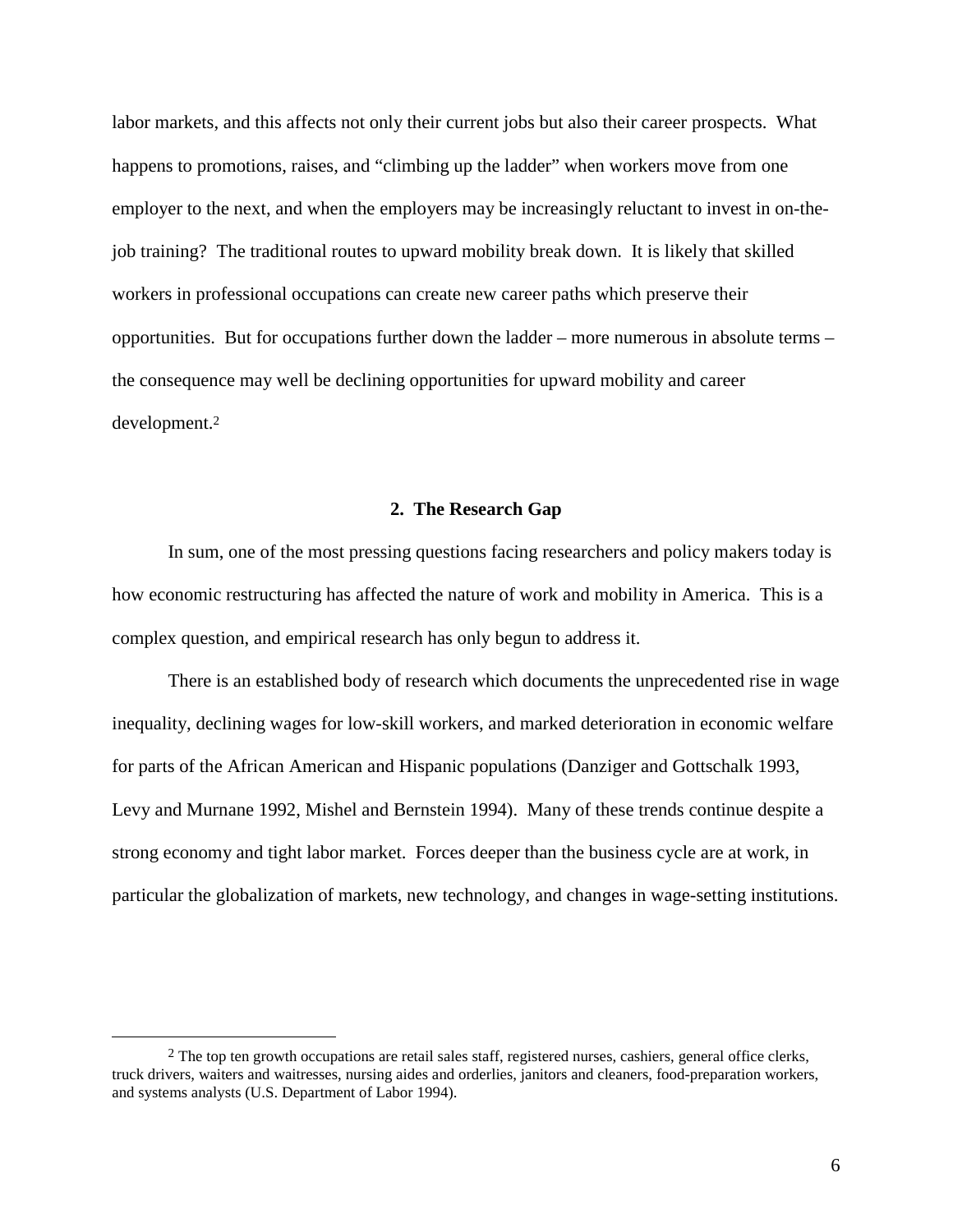Beyond these aggregate cross-sectional trends, however, the picture is less clear.3 The problem is that we are interested in the *process* of change, not just the outcome, and in the impact on workers' careers, not just their current wage. We are asking whether the rules of work and mobility have changed – and this is difficult to test directly. It requires measurement of internal labor markets and workplace structures, of the processes by which wages are set and by which workers are matched with jobs (both inside and outside the firm).

While we have never been able to fully and directly measure these dynamic processes, longitudinal data can get us closer than cross-sectional data. If career development and upward mobility have been transformed in the new economy, then this should be observable in workers' employment histories. New research has therefore begun to focus on analyzing longitudinal datasets, taking up such questions as whether wage growth has deteriorated, whether the rate of job changing has increased, and how each of these processes unfolds over the work life. The hope is that these types of studies will enable us to gain a better understanding of exactly how the American employment relationship, broadly conceived, has changed over the past three decades.

Our project falls squarely into this emerging field, but with a unique research design and methodology. In this study, we compare two cohorts of young white men from the National Longitudinal Surveys. The *original cohort* entered the labor market in the mid 1960s at the tail of the economic boom, and was followed through the end of the 70s. The *recent cohort* entered the labor market in the early 1980s after the onset of economic restructuring, and was followed

 <sup>3</sup> For example, while the public is convinced that jobs have become less stable, a clear empirical rise in job instability has been elusive. Analysts have had to rely on indirect evidence, such as the fast growth of contingent work (Belous 1989) and the increasing use of flexible staffing arrangements by firms (Houseman 1997).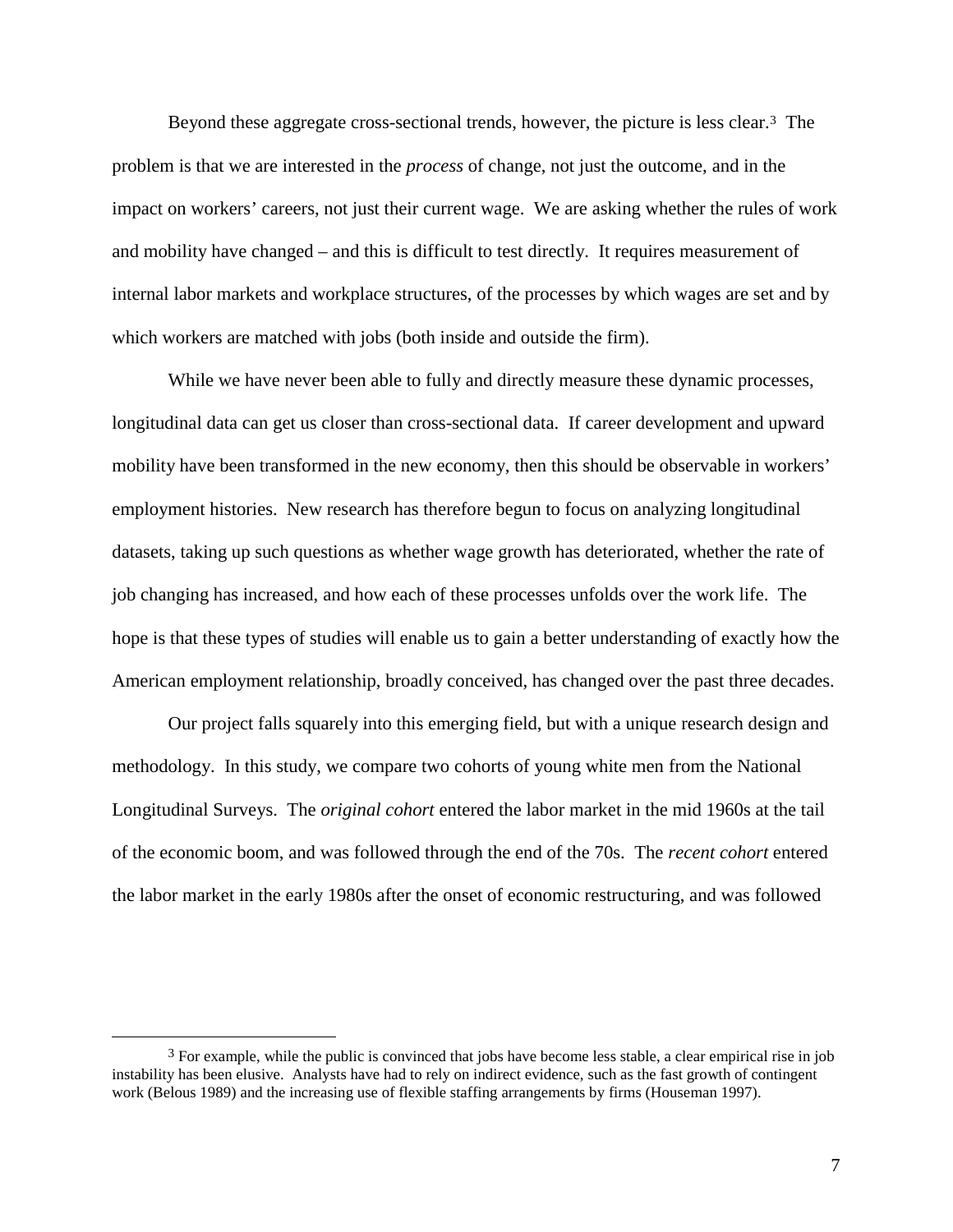through the mid 90s.4 Rich and detailed information was gathered on schooling, work history, and job characteristics for both cohorts throughout the years of observation. The strength of this research design lies in the fact that we observe both cohorts across a full 16 years, at the same ages – respondents are in their late teens and early 20s at the start of the survey, and are in their mid 30s by the end. These are critical years for young workers. It is during this period that they make the transition to the labor force, lay the groundwork for an eventual long-term relationship with an employer, and experience the majority of their lifetime wage growth.

Our logic is that if indeed a new labor market structure is emerging in this country, then the recent cohort of young workers has been the first to experience it in full strength – and the impact should be observable in their work histories. For example, we ask whether job changing has become more frequent, whether the transition to the labor market has become more volatile, and whether long-run wage growth has become more unequal. Thus, by comparing the progress of the two cohorts, we can identify changes in career development and wage mobility over the last three decades, and examine the factors associated with these changes. While this is clearly an indirect test of the link between restructuring and mobility (we have no measures of the firms that employ these workers), it is a direct test of whether the nature of career mobility has changed. And because we are tracking both cohorts during the period when they experience the majority of their life-time wage growth, the changes we identify will have strong implications for the eventual distribution of worker welfare.

<sup>&</sup>lt;sup>4</sup> The restriction to white men only was necessitated by data limitations. Final sample sizes are 2,743 for the original cohort and 2,427 for the recent cohort. Any differences between the two cohorts in attrition, missed interviews, composition, and measurement have been adjusted for in all analyses.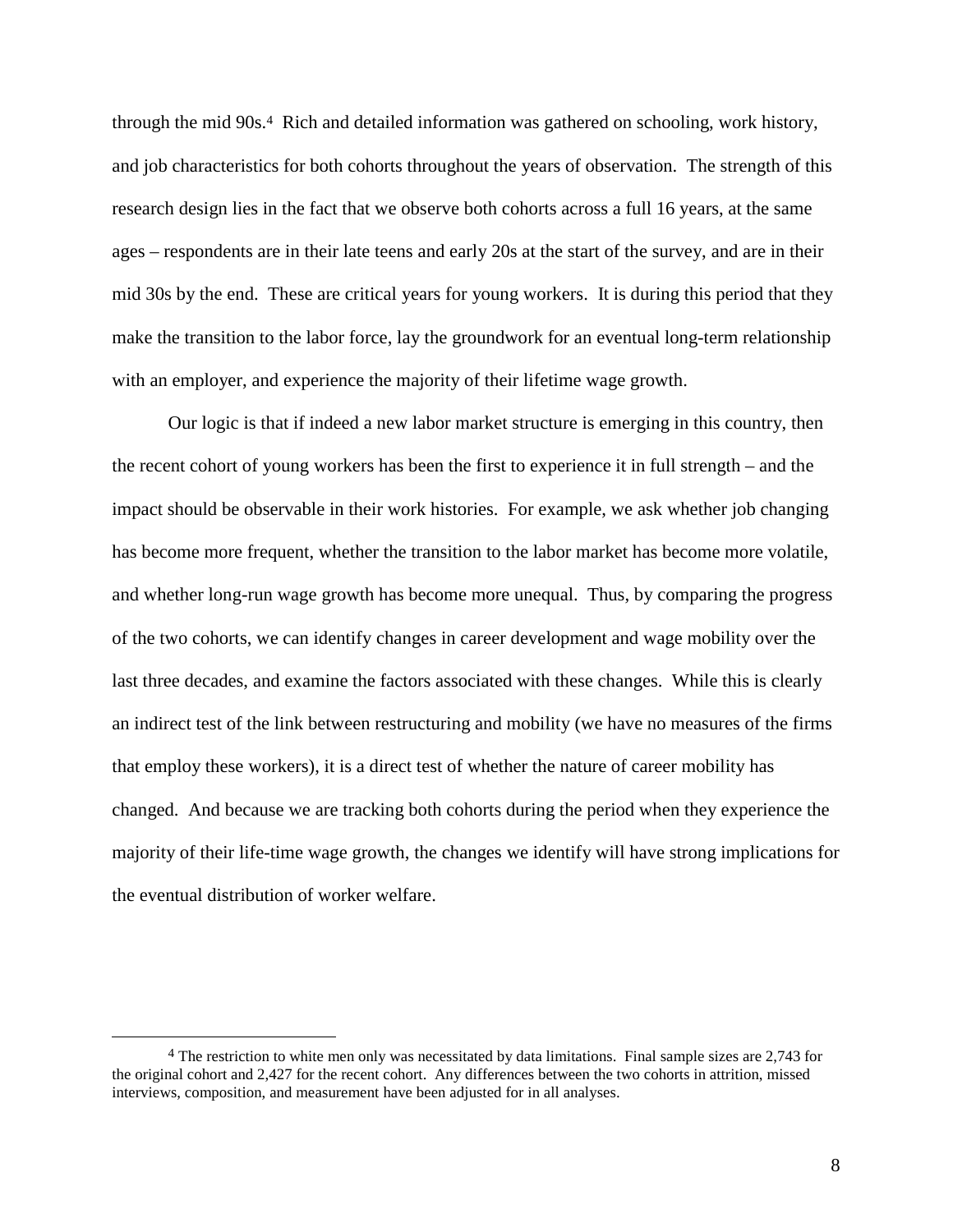#### **3. Summary of Findings**

In what follows, we summarize our central findings. This summary cannot do full justice to the many nuanced and detailed analyses we performed, nor can it provide an adequate discussion of the methodological issues and choices that were made. Each finding here represents a chapter in the full-length report, and the details are covered there.

# • **In recent years, young workers' transition to the labor market has become more volatile and is also taking longer.**

There is considerable diversity in how young men make the transition from schooling into the labor market (Gardecki and Neumark 1997). Paid employment often begins during high school, and job churning after graduation is the norm, with frequent exits and reentries into the labor force. Some youth pursue higher education immediately, others first spend several years working, and still others interweave work and schooling over time. As a result, there are marked differences in how quickly young men establish long-term relationships with employers. For us, the question is whether there are systematic differences in this transition between the two cohorts.

Virtually all of the young workers in our samples had made the transition to permanent employment by the end of the survey, and many accumulated substantial work experience along the way. However, we found several important differences in the typical paths taken by the two cohorts.

First, the transition to permanent employment has become longer in recent years. Young workers who do not go on to college are more likely to experience periods of unemployment and to rely on part-time jobs for a greater number of years. This is especially marked among high school drop-outs. Those who do go on to college are more likely to work while enrolled and to

9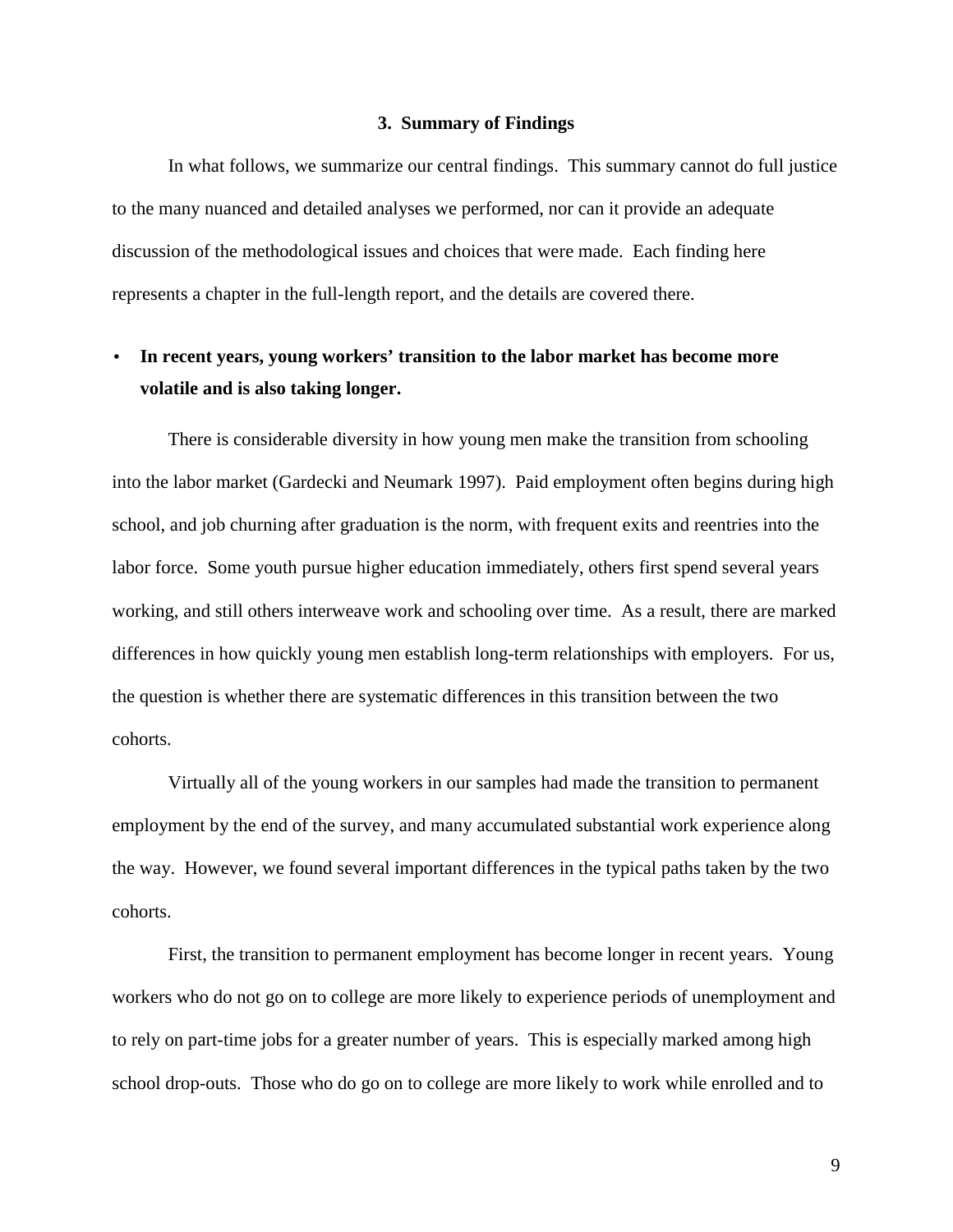significantly draw out the period of enrollment: 29% of the original cohort had finished their college schooling by age 23, but only 22% of the recent cohort. For both education groups, it takes longer to settle into a stable job than it has in the past. Among 30-year olds, the percent of workers who were employed for two or more years in a full-time, year-round job was 63% of the original cohort, but only 56% for the recent cohort.

Second, not only has the transition become longer, it has become more volatile. The recent cohort is less likely to make a single transition to the labor market. Instead, these young workers are more likely to move back and forth between work, unemployment, and enrollment. The differences can be seen in Table 1. Here, each respondent's full work history sequence is classified into one of four categories: never working, always working, single transition, and repeated transitions. A single transition consists of an unbroken series of non-working years, followed by an unbroken series of working years. Repeated transitions consist of multiple moves into and out of working. The key feature of the table is that the probability of a sequence with repeated transitions is 20% higher (8 percentage points) for the recent cohort. This greater volatility is concentrated among those with less than a college degree and is driven by declines in continuous work and single transitions. While college graduates also show a decline in single transitions, it is not because of greater volatility but rather because they are more likely to work throughout their schooling years.

We also found that the *number* of interruptions has increased for the recent cohort, especially among those with less education, and that there is noticeably more shifting between industries in the recent cohort, at all ages. Some of this is driven by deindustrialization and the shift to service industries, but not all of it.

10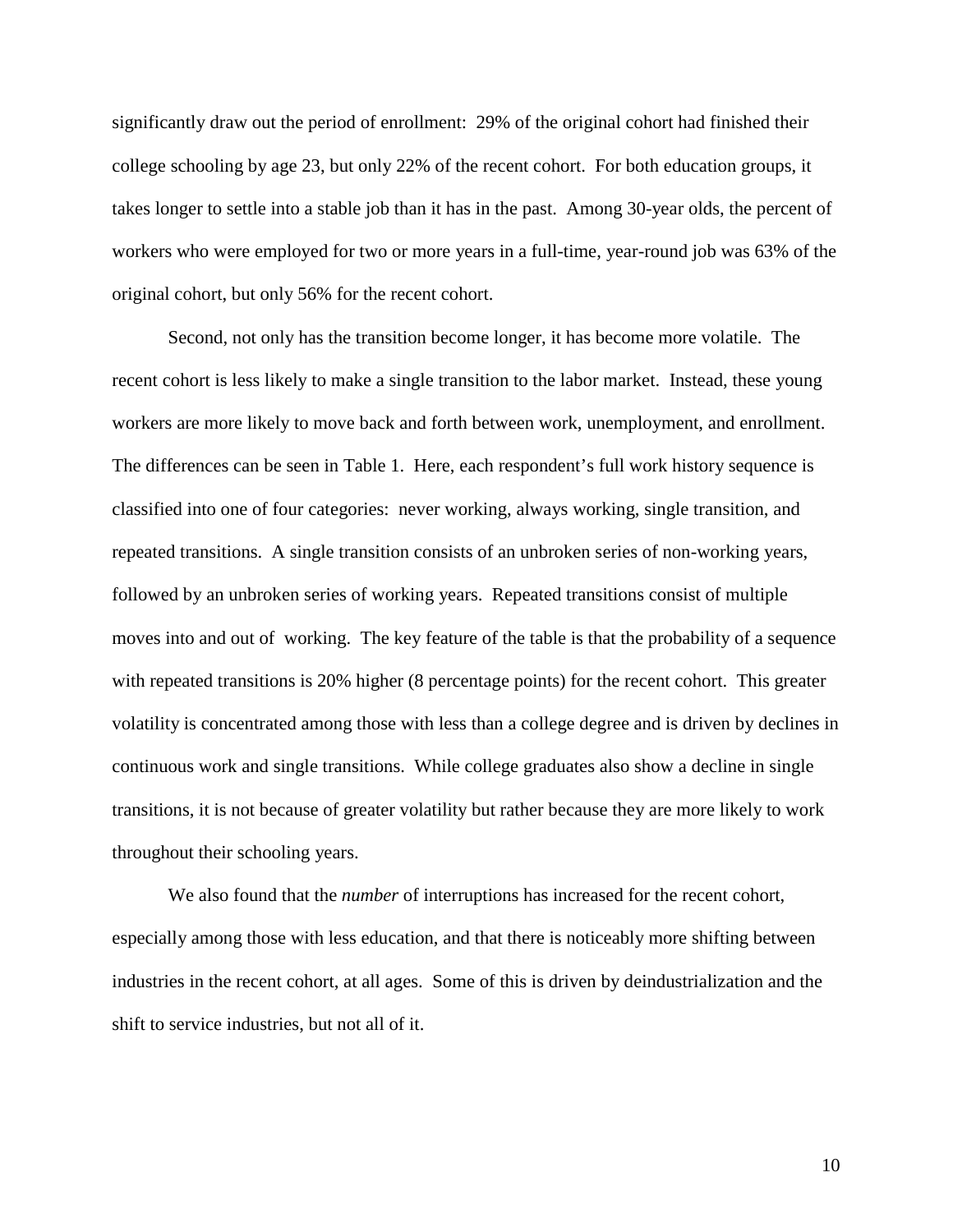Finally, the greater volatility in the labor force transition has left its mark on accumulated work experience. While average work experience is similar across the two cohorts, there is considerably more *variability* in work experience for the recent cohort, and this holds true across all education groups. We know that experience is one of the most important predictors of success in the labor market, and so this trend puts a significant number of youth in the recent cohort at a distinct disadvantage.

#### • **Job instability has increased for young workers during the 1980s and early 1990s.**

If the transition to the labor market has become more volatile, is it also true that job changing has become more prevalent? The trends in job stability are currently a topic of much debate.

We find significantly higher job instability among young workers in recent years, as shown in Figure  $1.5$  The top panel of the figure illustrates the well-known fact that young workers initially engage in a considerable amount of job shopping, which declines markedly as they begin to form permanent attachments to employers. In general, roughly two-thirds of lifetime job changes occur in the first ten years of labor market experience for the average male worker (Topel and Ward 1992). The recent cohort, however, continues to have a clear disadvantage in attaining employment stability well into their 30's. The same story can be observed in the education breakdown in the middle panel.6 The recent cohort experienced consistently higher instability across all education groups. Finally, the bottom panel shows that the longer a worker stays with his current employer, the less likely he is to leave that employer –

 $<sup>5</sup>$  Specifically, the measure shown in these graphs is a two-year job separation rate: given that a worker</sup> was employed in a given year, it is the probability that he has left that employer two years later.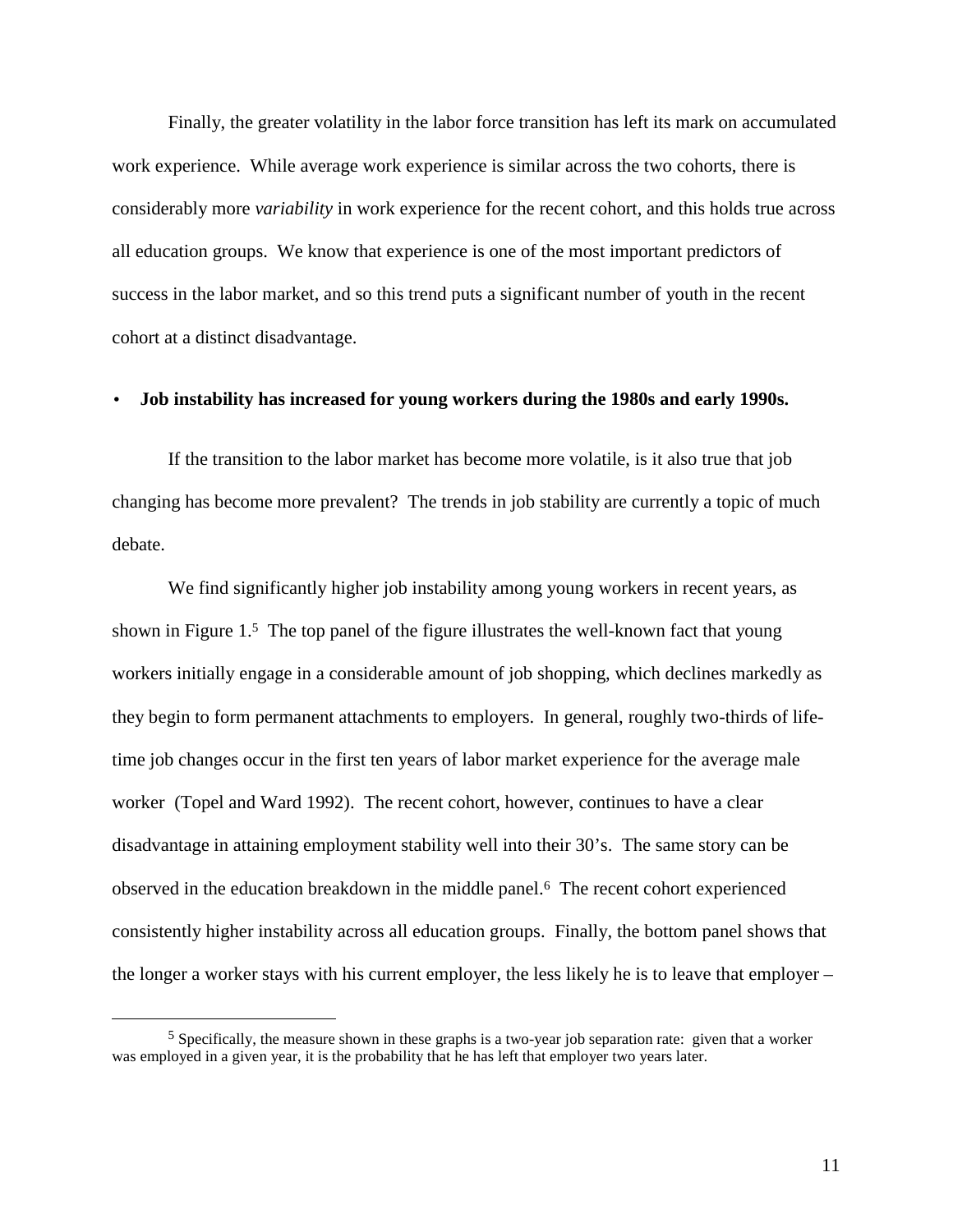but again the cohort difference remains strong across all levels of tenure. Thus the increase in job instability for the recent cohort can not be explained by changes in the distribution of age, education and tenure .

We calculate that the odds of a job change are 34% higher for youth in the recent cohort as compared to the original cohort. This is after adjusting for basic factors such as age, education, work experience and tenure, as well as for differences in attrition and local unemployment rates between the cohorts. Translated into real terms, it means that for the average male worker, the overall probability of a job change over two years was .61 for the original cohort but .68 for the recent cohort, a proportionate increase of 12%.

Some of the higher job instability can be explained by lower marriage rates and longer periods of college enrollment, and some by the broad shift of the U.S. economy toward the service sector. The recent cohort is less likely to be employed in the stable manufacturing and public sectors and more likely to be employed in the service sector, especially high-turnover industries such as retail trade and business services. However, even traditionally stable industries such as manufacturing no longer confer the stability to young workers that they once did: the odds of a job separation in this sector are about 30% higher for the recent cohort. Finally, after adjusting for all of these factors, a significant and unexplained difference in job stability remains between the two cohorts

Restricting the analysis to youth after they have permanently entered the labor market and "settled down" generates similar results. Thus the difference we have identified is not just an indicator of the longer and more volatile transition to the labor force. Rising job instability is a distinct and secular trend in the youth labor market over the past three decades.

 <sup>6</sup> This graph uses the *final* education level reached by the respondents here (so that we do not confound education with current enrollment, which is associated with higher job instability).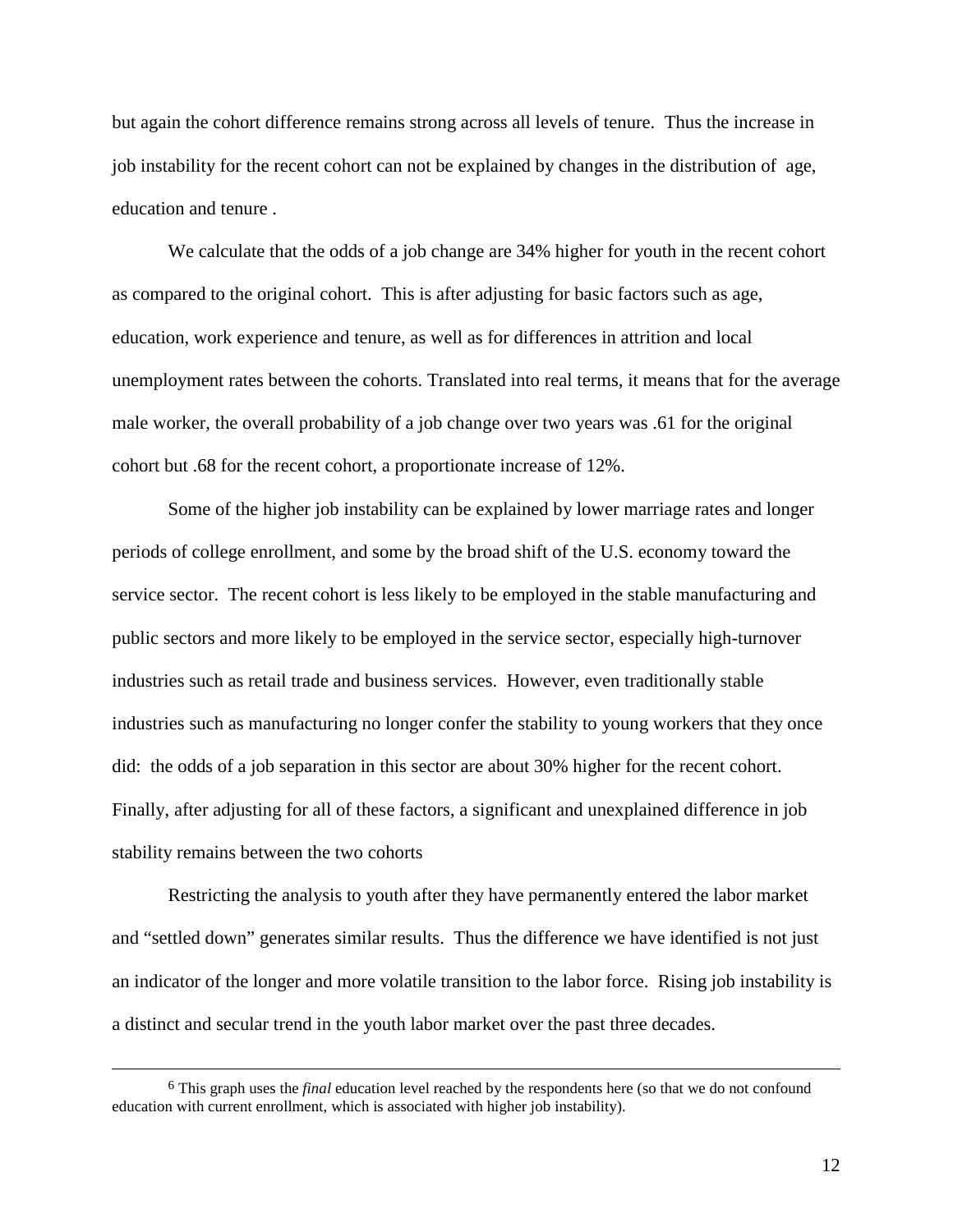## • **As a result of this higher job instability, youth in recent years have worked for more employers and have shorter tenures with one employer.**

If the recent cohort is changing jobs more frequently, then its tenures will on average be shorter. We find that the recent cohort has worked for significantly more employers and has lower median tenures, as compared to the original cohort. The decline in overall median tenure can be seen in Figure 2, and the pattern observed here is consistent across all education groups.7 Early on, the recent cohort actually had somewhat longer tenures (due in part to their earlier entry into the labor force). After the mid-20s, however, their greater job instability begins to make itself felt in shorter tenures. By the early 30s, we find that 32% of the original cohort but 38% of the recent cohort had tenures shorter than two years. Conversely, 30% of the original cohort but only 24% of the recent cohort held tenures of seven years or longer.8

Note that even if the two cohorts suddenly became identical in the rate of job changing, this relative difference in tenure length would persist. Since we have found no evidence that job instability is converging, it is reasonable to assume that the two tenure distributions will likely grow even further apart in the future. The long-term implications for the recent cohort are troubling: as workers get older, income growth, benefits and promotion are usually attained via stable employment with one firm.

13

 $<sup>7</sup>$  In this graph we exclude Vietnam veterans from the original cohort, because those serving in Vietnam</sup> lost several years of labor market participation and are therefore several years behind others in their cohort in terms of building a long-term relationship with one employer -- including them, however, does not eliminate the significance of the cohort difference.

<sup>8</sup> Vietnam veterans are included in these numbers.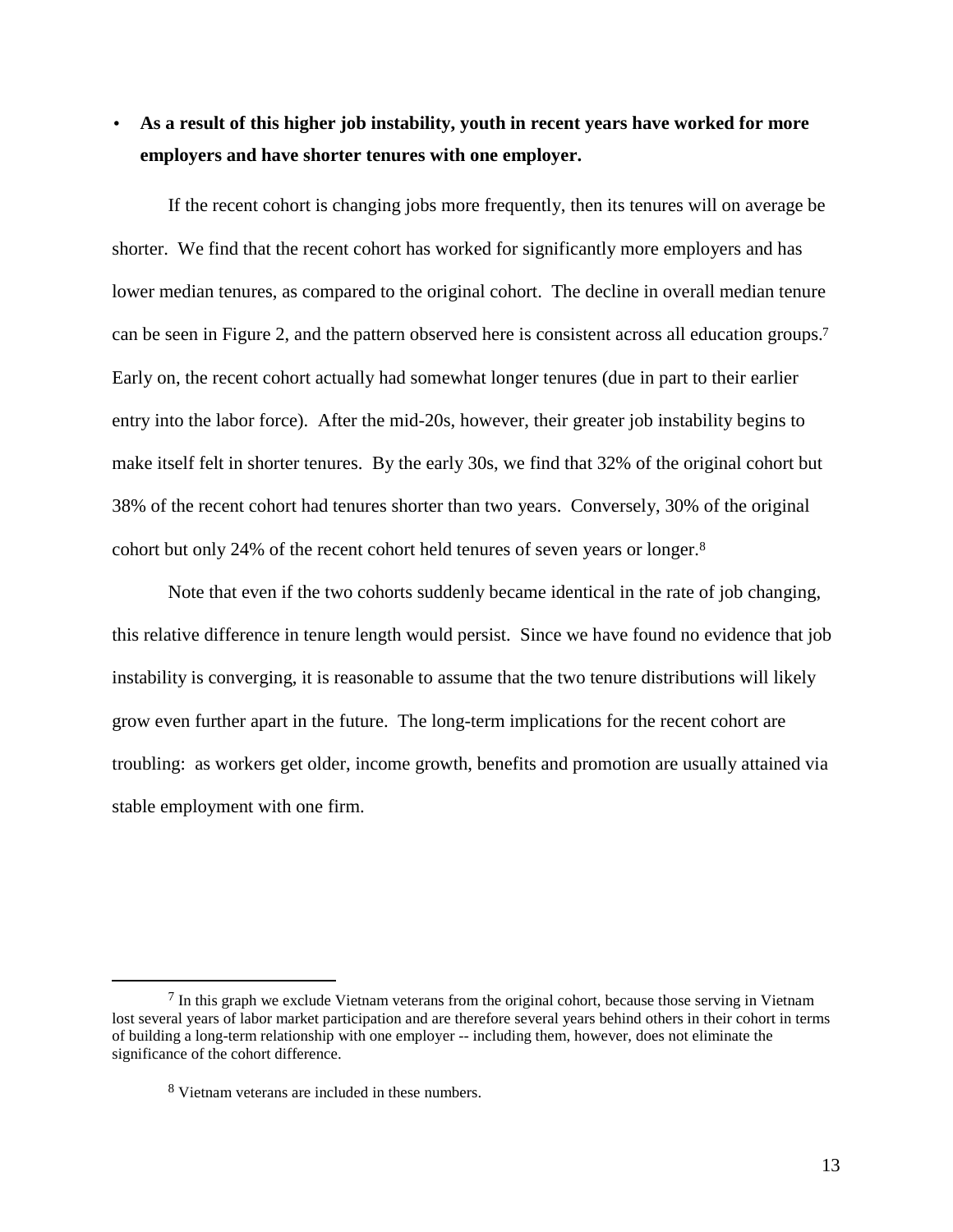## • **The recent cohort has failed to capture the all-important wage gains from early job searching, while at the same time experiencing greater inequality in those gains.**

A solid body of research has established that job changing early in the career is highly beneficial, yielding greater wage gains than staying with one employer (Bartel and Borjas 1981). Roughly two-thirds of lifetime wage growth for the average male worker occurs during the first 10 years of labor market experience and "job shopping" (Murphy and Welch 1990).

Compared to the original cohort, however, the recent cohort has failed to capture wage gains precisely during this critical period of job search. In Figure 3, we have plotted median wage gains across a period of two years, for workers who changed jobs and for workers who stayed with the same employer.<sup>9</sup> We see that early in the career, job changing pays off more than staying with an employer – in fact, these wage gains are substantially higher than any experienced later on. After the mid-20s, there is less to be gained from switching employers and longer tenures begin to pay off more.

The striking message from these graphs, however, is that the recent cohort has failed to capture the big wage gains that were associated with job changing in the past – and this, at precisely the same time that job changing has become more common. The deterioration first appears between the ages of 16 and 21. Breakdowns by education show that it is young workers moving directly from high school into the labor market who have borne the brunt of the burden. A similar decline for job changers is evident in the early 30s, and this is shared by all but the most educated (those with a four-year college degree). By contrast, the two cohorts look much more alike in the wage gains they experience when staying with the same employer – yet we

<sup>&</sup>lt;sup>9</sup> Specifically, between any two years, we record the change in (log) deflated hourly wages and whether or not the respondent changed employers.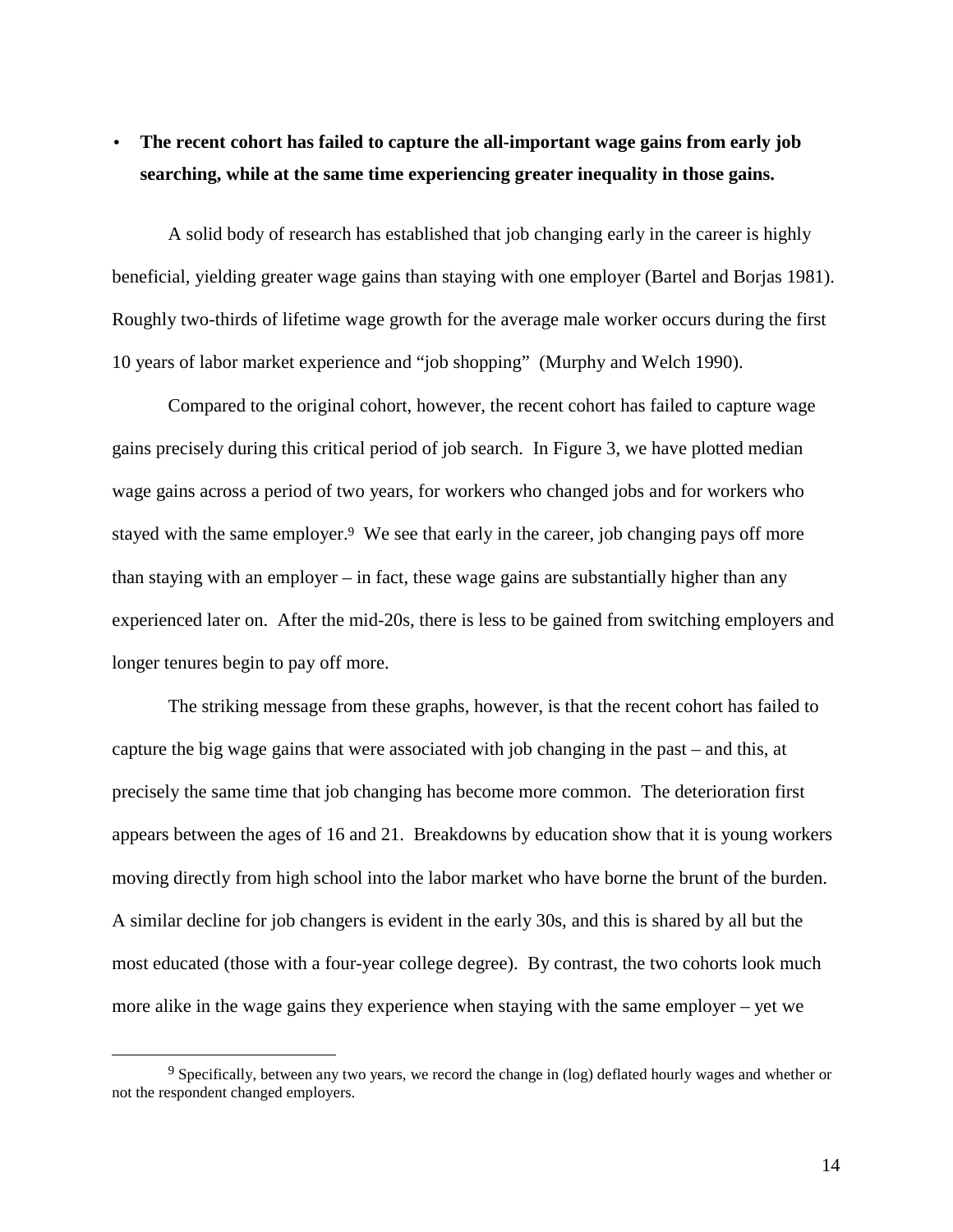know that fewer in the recent cohort are able to reap these returns to tenure, since median tenure has declined.

Finally, we found that the *variance* in these year-to-year wage gains has increased in the recent cohort. This is an important measure because it points to the inequality of wage growth. The increased variability is most pronounced among job changers, across all education groups. Moreover, it escalates with age and is therefore not simply an outgrowth of early instability. By the early 30s, the variability in wage gains resulting from a job change is roughly 15% higher for the recent cohort.10

In short, the process of job search and job shopping, so important for young worker's wage growth in the past, no longer confers the same benefits as it once did. Instead, the average gains from job search have declined, and the inequality in these gains has grown.

#### • **The upshot: Declining and more unequal wage mobility**

We have documented a series of marked differences between the two cohorts of young workers – in terms of smooth entry into the labor market, the likelihood of becoming unemployed, the amount of work experience that is accumulated, and in the extent of (and returns to) job changing.

In our final analysis, we assess the cumulative impact of these trends on the prospects for upward wage mobility. We ask two questions. First, has the amount of upward mobility changed, on average, for the recent cohort as compared to the original cohort? Second, has mobility become more unequal, so that there is an increasing divergence in the life chances of young workers? The answer to both questions is yes.

 $10$  Specifically, the range between the  $10^{th}$  and  $90^{th}$  percentile.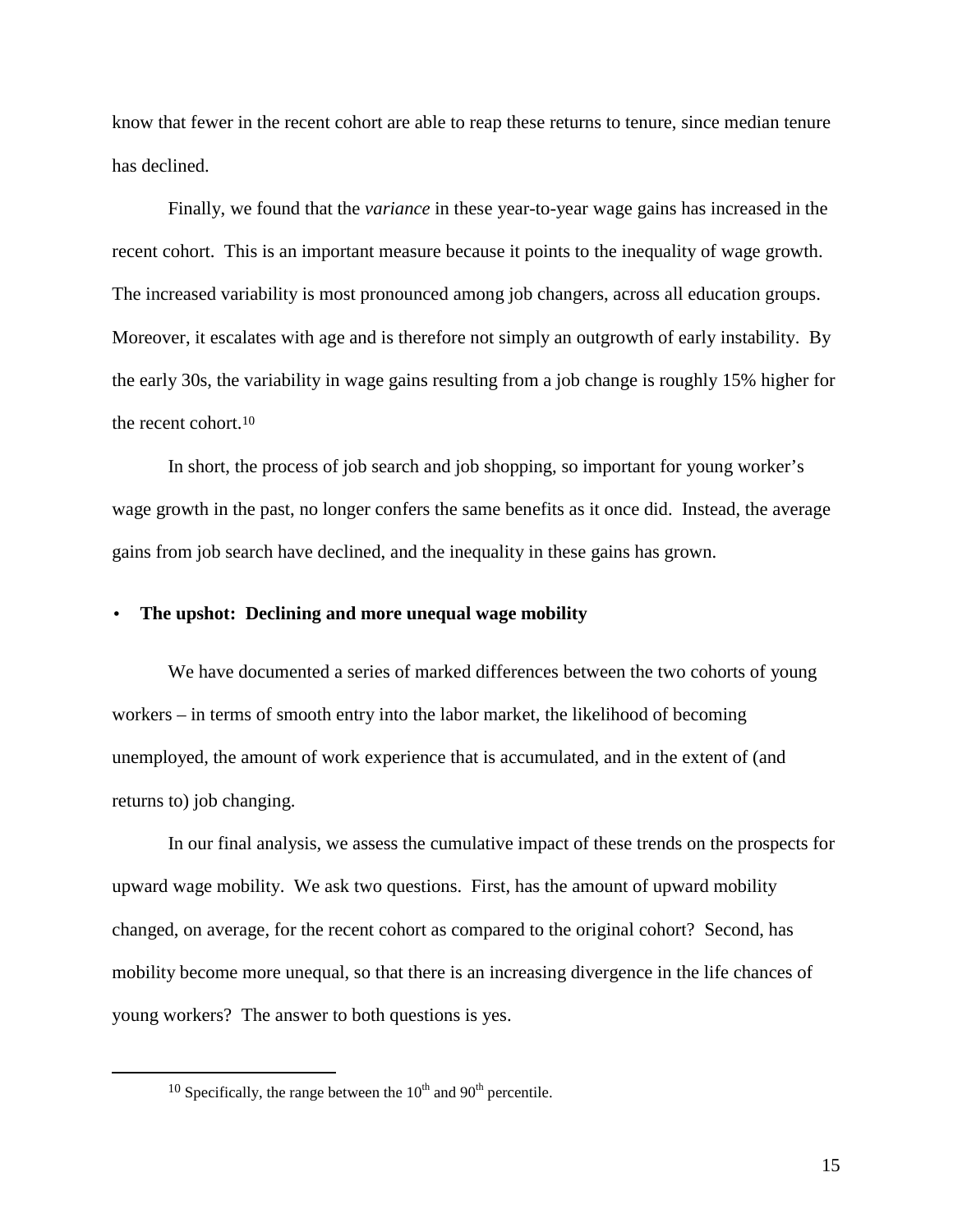Each individual worker builds his own distinctive trajectory of wage growth as he grows older. Some of those trajectories are steep, with substantial wage increases each year, and others are flat, with little wage growth over time. These wage trajectories, or profiles, capture the essence of upward mobility, so we compare these profiles, built over the 16-year survey period, across the two cohorts.

In practice, measuring these wage trajectories for individual workers is a difficult task, because fluctuations in wages from one year to the next can obscure the long-term growth in wages (Gottschalk and Moffitt 1994). We have therefore used a model to identify the *permanent* wage trajectories for workers in the two cohorts, net of short-term variability in wages and inflation.11 The model produces a predicted permanent hourly wage for each respondent at each age, and we calculate for each respondent the difference in predicted wages between age 16 and 36. This difference captures the long-run, permanent wage growth that each respondent can be expected to attain over the 20 year period. The distribution of these wage gains is plotted in the first panel of Figure 4.

Two important trends emerge from this figure. First, young workers in recent years experienced significantly lower permanent wage growth, as compared to the past. Translated into real terms, we estimate that the typical worker in the original cohort saw his permanent hourly wage increase by \$8.65 between the ages of 16 and 36, while the same worker in the recent cohort could expect an increase of only \$6.69 (both figures in 1992 dollars). This loss has been felt largely by those without a four-year college degree. Second, long-term wage growth has become significantly more unequal and polarized. The distribution for the recent cohort has become flatter and more spread out, and in particular, the bottom tail has gotten much thicker.

<sup>&</sup>lt;sup>11</sup> The model effectively allows a unique wage profile for each person across his full work history, smoothing out fluctuations in wages that can result from temporary disturbances such as the business cycle.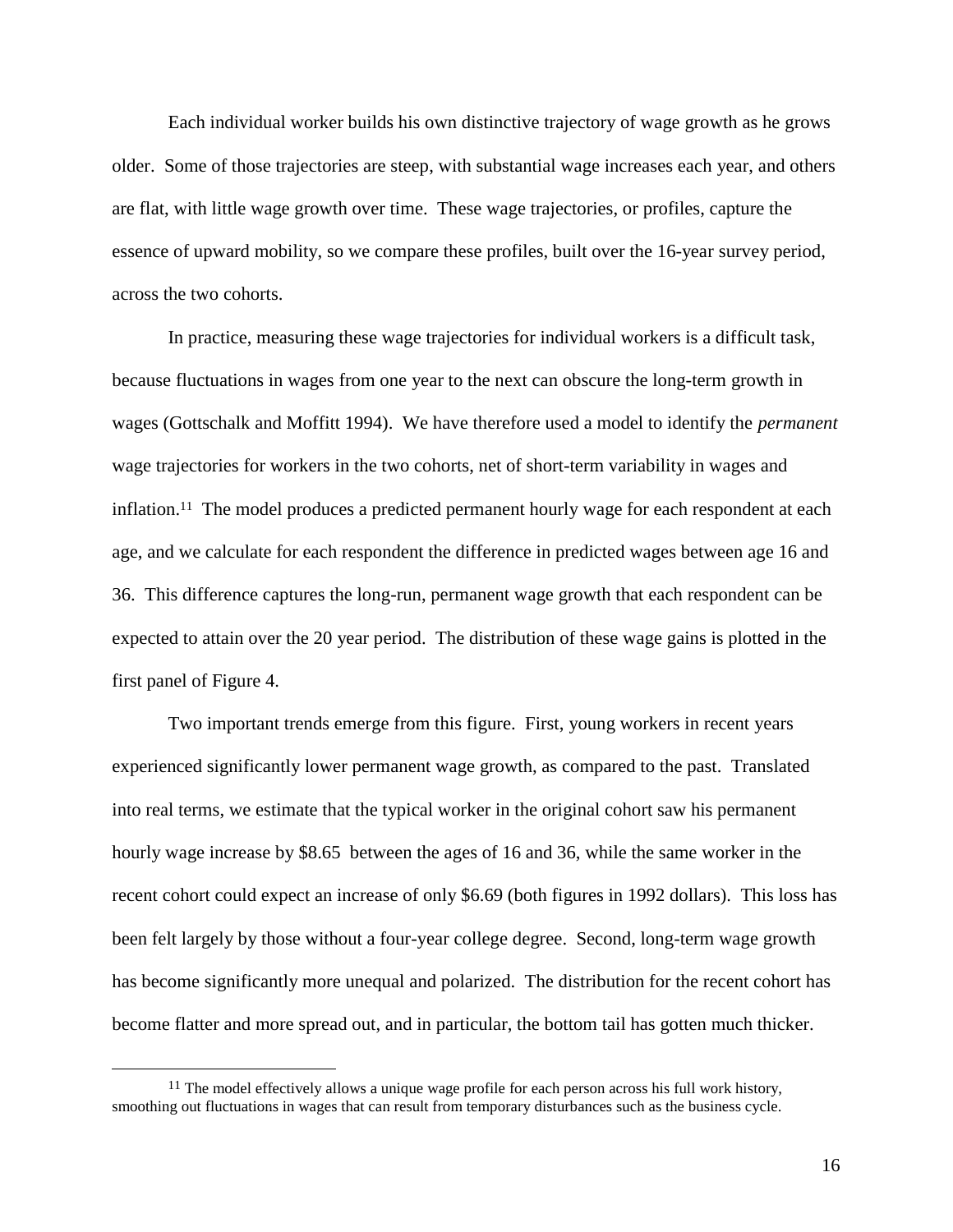While there remain workers who have steep wage profiles with substantial wage growth, there are now substantially more workers who have flatter profiles with minimal and even negative wage growth. We estimate that the percent of workers experiencing either no wage growth or real wage declines is 1.7% for the original cohort but 7.2% for the recent cohort. This polarization, or fanning out of the profiles, becomes progressively stronger as the young workers age and is consistent across different levels of education.

In order to explain this polarization in wage growth, we examined the impact of several factors: accumulated work experience, education level, tenure and recent job changes, industry, and hours worked. All help to explain the increase in inequality. The returns to a college education have nearly doubled in the recent cohort, and thus widened the relative gap between those who do and those who do not receive a college degree. It is not so much that more educated workers are doing better, but that less educated workers are doing worse. The returns to work experience have also increased, but as we know, the recent cohort shows greater inequality in the amount of experience accumulated. Job changing early in the career does not yield the same wage gains as it once did, yet more young workers are changing jobs. Finally, while the recent cohort is more likely to hold jobs in the service sector (which on average has lower wages than the industrial and public sectors), even employment in the latter sectors does not yield the same wage gains as it once did.

Together these trends explain roughly half of the difference in wage growth inequality between the two cohorts. After adjusting for these effects, we are left with the predicted wage gains in the second panel of Figure 4. There is now more similarity in the degree of inequality in the two distributions, but the cohort difference is not eliminated – it remains pronounced and significant after these controls. Substantially more workers in the recent cohort continue to

17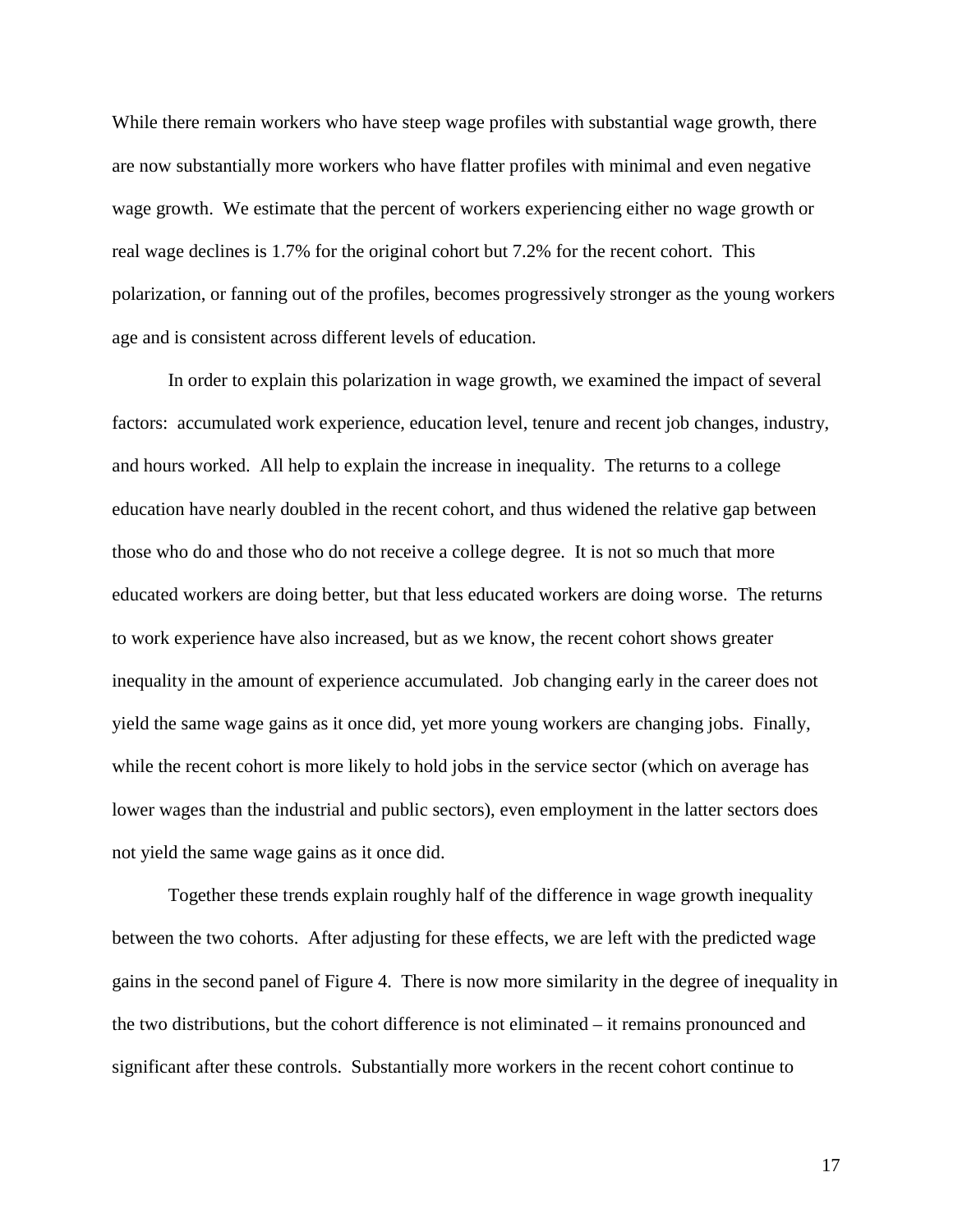experience lower wage growth between the ages of 16 and 36, and fewer attain the mid-level gains enjoyed by their predecessors. Thus even after adjustment, we estimate that the percent of workers experiencing no permanent wage growth or actual wage declines is 0.9% for the original cohort but 5.1% for the recent cohort. On the other end of the scale, we estimate that the percent of workers who tripled their permanent wages between the ages of 16 and 36 was 42% of the original cohort but only 25% in the recent cohort.

In these data, we have measured most of the mobility that these young workers will experience during their career – the bulk of life-time wage growth occurs precisely during the period studied here, the first decade and a half of labor market experience. Absent a truly dramatic shift in the American economy, the greater inequality in upward mobility that we have documented here will persist over the life course of the recent cohort (see Duncan, Boisjoly and Smeeding 1996 for similar evidence along these lines).

#### **4. Conclusion**

A new generation is entering a transformed labor market, and especially for those without a college degree, the prospects for a living wage, stable employment, and upward mobility are not at all guaranteed. Our evidence suggests that entry into the workforce and career development have become more volatile processes, and in particular, job instability has increased. Partly as a consequence, long-term wage growth during these key years has been hit on two fronts – it has stagnated and become more unequal. To the extent that wage growth represents upward mobility, it is clear that the prospects for such mobility have deteriorated in recent years. Those without a four-year college degree have clearly gotten hit the hardest, and this represents the majority of workers. But workers higher up the skill and education ladder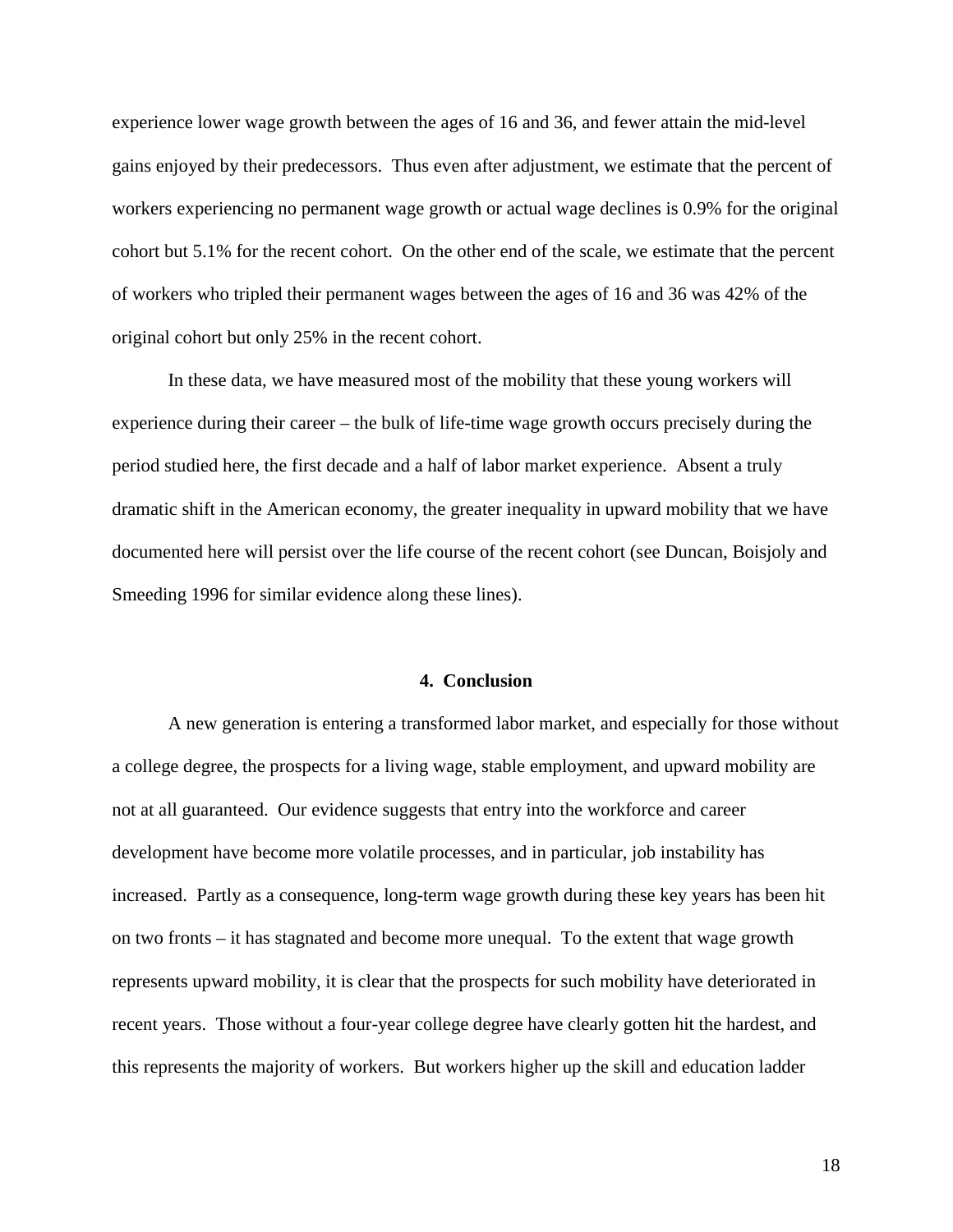have also experienced growing inequality and job instability within their ranks.

Deindustrialization and the emergence of the service economy has clearly played a role, but even traditionally unionized industries no longer provide the same degree of stability and solid wages that they once did.

These findings suggest that there has indeed been a shift in the American employment relationship, that the rules of work and career mobility have changed. Our evidence linking these changes to restructuring at the firm and economy level is indirect, and we have not been able to successfully explain all of the differences that we uncovered in this study. What we have achieved is a more revealing window on the long-term consequences of the emerging labor market for white male workers. Absent a dramatic shift in the American economy, the net result is that the recent cohort can expect lower and more unequal lifetime wage growth than their predecessors.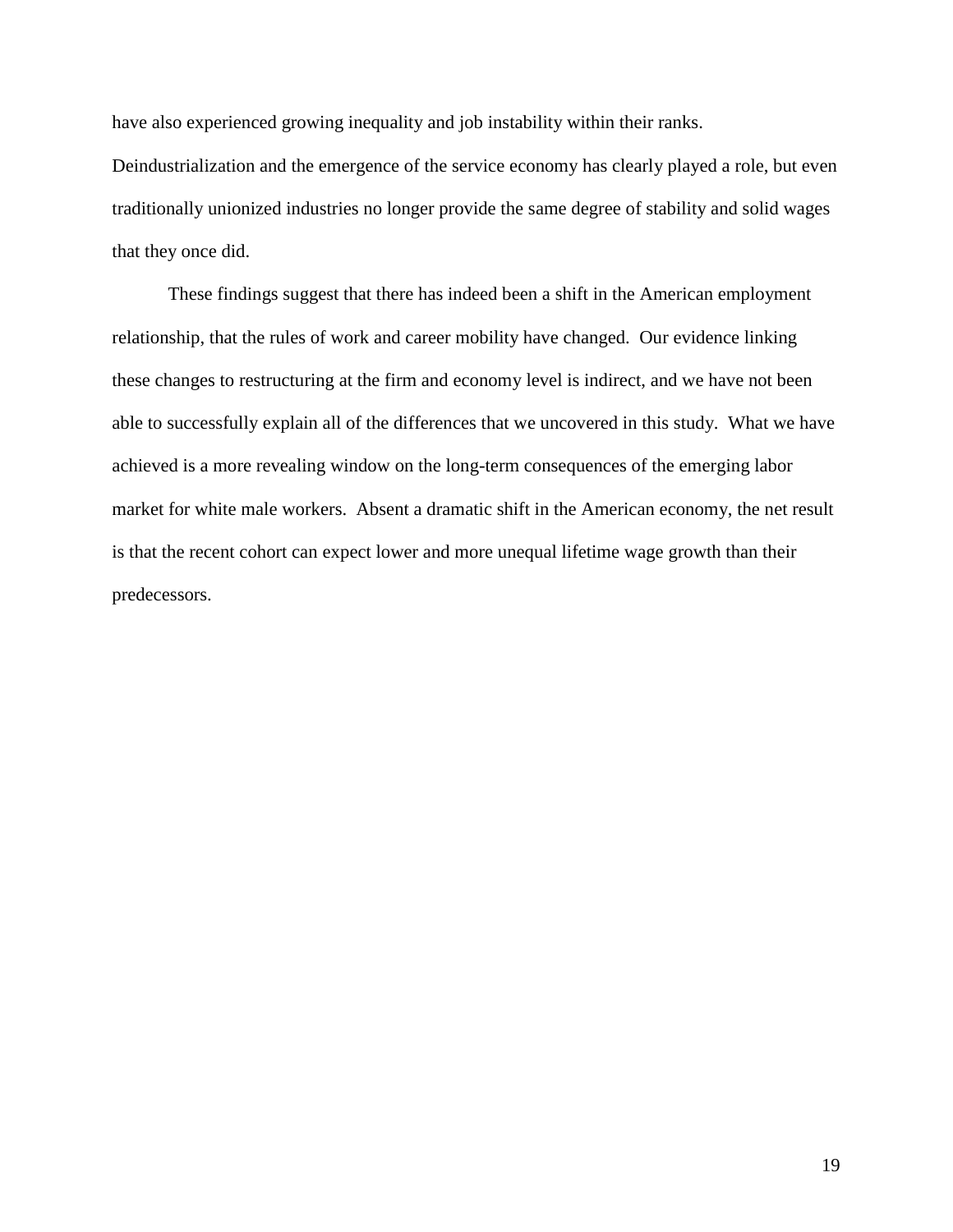#### **References**

- Bartel, Ann P., and George J. Borjas. 1981. "Wage Growth and Job Turnover." Pp. 65-90 in *Studies in Labor Markets*, edited by Sherwin Rosen. Chicago, IL: University of Chicago Press.
- Belous, Richard S. 1989. *The Contingent Economy*. Washington, DC: National Planning Association.
- Cappelli, Peter. 1995. "Rethinking Employment." *British Journal of Industrial Relations* 33 (4):563-602.
- Danziger, Sheldon, and Peter Gottschalk, eds. 1993. *Uneven Tides: Rising Inequality in America*. New York, NY: Russell Sage Foundation.
- Duncan, Greg, Johanne Boisjoly, and Timothy Smeeding. 1996. "Economic Mobility of Young Workers in the 1970s and 1980s." *Demography* 33 (4):497-509.
- Frank, Robert H., and Phillip J. Cook. 1995. *The Winner-Take-All Society*. New York, NY: The Free Press.
- Gardecki, Rosella, and David Neumark. 1997. "Order From Chaos? The Effects of Early Labor Market Experiences on Adult Labor Market Outcomes." NBER Working Paper #5899. National Bureau of Economic Research, Cambridge, MA.
- Gottshalk, Peter, and Robert Moffitt. 1994. "The Growth of Earnings Instability in the U.S. Labor Market." *Brookings Papers on Economic Activity* 2 :217-272.
- Harrison, Bennett. 1994. *Lean and Mean: The Changing Landscape of Corporate Power in the Age of Flexibility*. New York: Basic.
- Houseman, Susan. 1997. *Temporary, Part-Time, and Contract Employment in the United States: A Report on the W.E. Upjohn Institute's Employer Survey on Flexible Staffing Practices*. Kalamazoo, MI: W.E. Upjohn Institute for Employment Research.
- Hyman, R. 1988. "Flexible Specialization: Miracle or Myth?" Pp. 48-60 in *New Technology and Industrial Relations*, edited by R. Hyman and W. Streeck. Oxford: Basil Blackwell.
- Kochan, Thomas A., Harry Katz, and Robert McKersie. 1986. *The Transformation of American Industrial Relations*. New York: Basic.
- Levy, Frank, and Robert Murnane. 1992. "U.S. Earnings Levels and Earnings Inequality: A Review of Recent Trends and Proposed Explanations." *Journal of Economic Literature* 30 (3):1333-81.
- Mishel, Lawrence, and Jared Bernstein. 1994. *The State of Working America, 1994-1995*. Armonk, NY: M.E. Sharpe.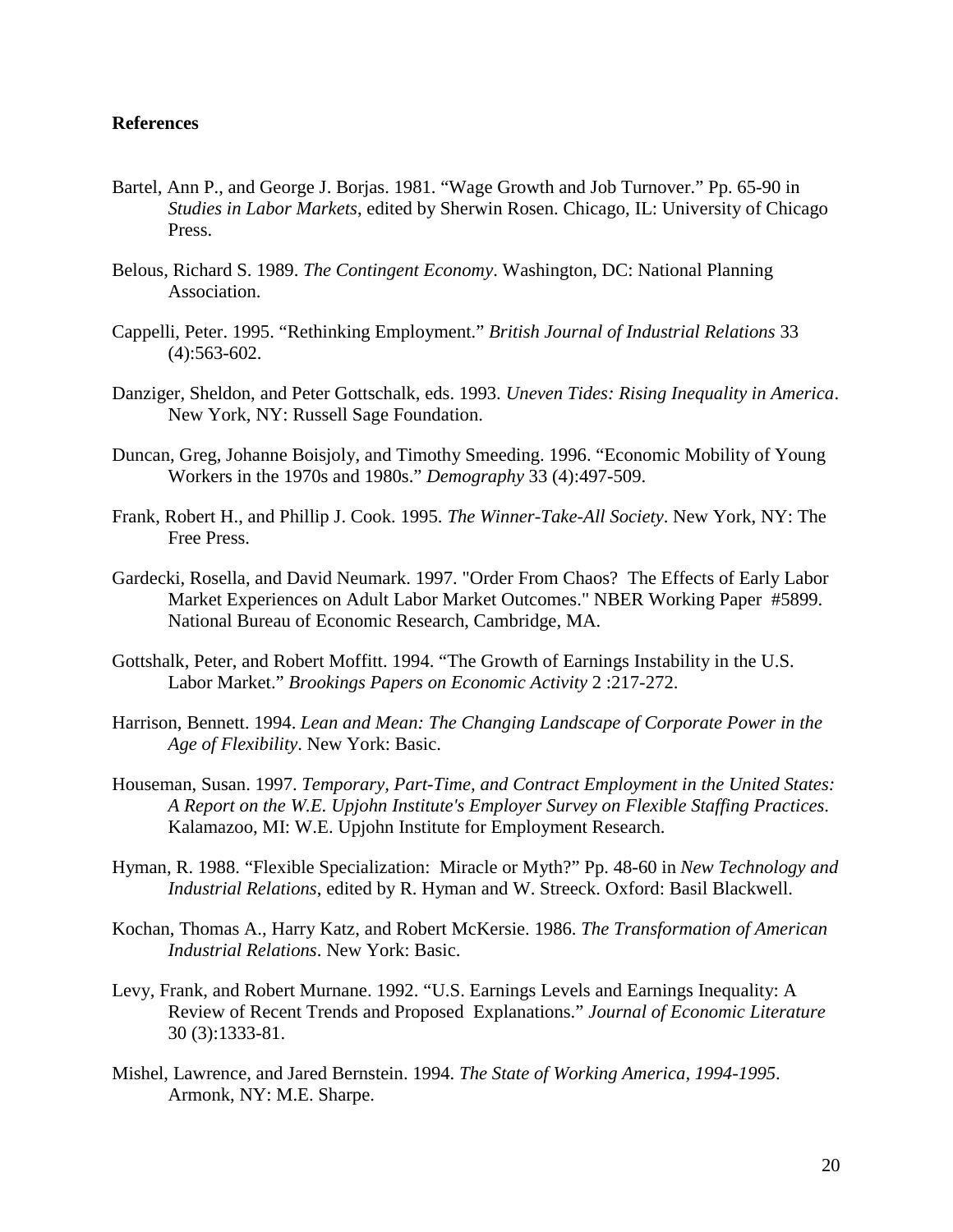- Murphy, Kevin, and Finis Welch. 1990. "Empirical Age-Earnings Profiles." *Journal of Labor Economics* 8 (2):202-29.
- Osterman, Paul. 1994. "Internal Labor Markets: Theory and Change." in *Labor Economics and Industrial Relations*, edited by C. Kerr and P. Staudohar. Cambridge, MA: Harvard University Press.
- Pfeffer, Jeffrey, and James Baron. 1988. "Taking the Workers Back Out: Recent Trends in the Structuring of Employment." *Research in Organizational Behavior* 10 :257-303.
- Piore, Michael J., and Charles F. Sabel. 1984. *The Second Industrial Divide*. New York, NY: Basic Books.
- Topel, Robert H. , and Michael P. Ward. 1992. "Job Mobility and the Careers of Young Men." *Quarterly Journal of Economics* 107 :439-79.
- U.S. Department of Labor. 1994. *The American Workforce: 1992-2005*. Washington, DC: U.S. Department of Labor, Bureau of Labor Statistics.